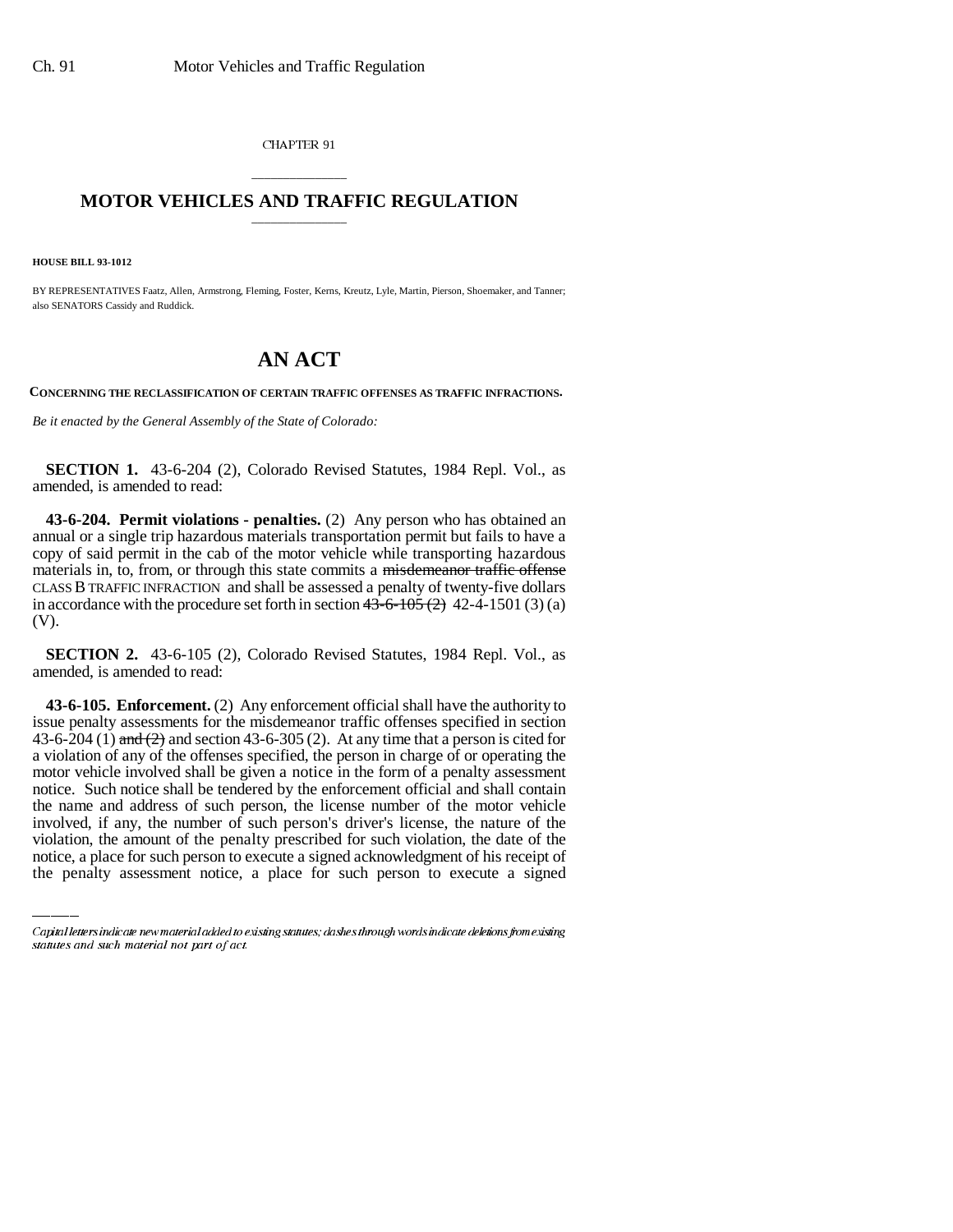acknowledgment of guilt for the cited violation, and such other information as may be required by law to constitute such notice as a summons and complaint to appear in court should the prescribed penalty not be paid within twenty days. Every cited person shall execute the signed acknowledgment of his receipt of the penalty assessment notice. The acknowledgment of guilt shall be executed at the time the cited person pays the prescribed penalty. The person cited shall pay the specified penalty at the office of the department of revenue, either in person or by postmarking such payment within twenty days after the citation. The motor vehicle division of the department of revenue shall accept late payment of any penalty assessment up to twenty days after such payment becomes due. If the person cited does not pay the prescribed penalty within twenty days of the notice, the penalty assessment notice shall constitute a summons and complaint to appear in the county court of the county in which the penalty assessment was issued at a time and place specified by the notice, unless payment for such penalty assessment has been accepted by the motor vehicle division of the department of revenue as evidenced by receipt.

**SECTION 3.** 42-4-1501 (3) (a), Colorado Revised Statutes, 1984 Repl. Vol., as amended, is amended BY THE ADDITION OF A NEW SUBPARAGRAPH to read:

**42-4-1501. Traffic offenses and infractions classified - penalties - penalty and surcharge schedule.** (3) (a) (V) ANY PERSON CONVICTED OF VIOLATING SECTION 43-6-204 (2), C.R.S., SHALL BE FINED TWENTY-FIVE DOLLARS, WHETHER THE VIOLATOR ACKNOWLEDGES GUILT PURSUANT TO THE PROCEDURE SET FORTH IN PARAGRAPH (a) OF SUBSECTION (4) OF THIS SECTION OR IS FOUND GUILTY BY A COURT OF COMPETENT JURISDICTION.

**SECTION 4.** 42-3-122 (2) (c), Colorado Revised Statutes, 1984 Repl. Vol., as amended, is amended to read:

**42-3-122. Violation of registration provisions - penalty.** (2) (c) Any person who violates paragraph (f) of subsection  $(1)$  of this section commits a class  $\frac{1}{1}$ misdemeanor traffic offense CLASS B TRAFFIC INFRACTION. In addition to the penalties prescribed for a violation of paragraph (f) of subsection (1) of this section, the department shall cancel the registration of any noncommercial or recreational vehicle which has been used to transport cargo or passengers for profit or hire or in any business or commercial enterprise.

**SECTION 5.** 42-3-114 (1) (a), Colorado Revised Statutes, 1984 Repl. Vol., as amended, is amended to read:

**42-3-114. Expiration - temporary, new, and old plates - reflectorized plates.** (1) (a) Every vehicle registration under this article shall expire on the last day of the month at the end of each twelve-month registration period and shall be renewed, upon application by the owner, the payment of the fees required by law, and in accordance with section 42-3-111 (2.5), not later than thirty days after the date of expiration. No license plates other than those of the registration period to which they pertain shall be displayed on a motor vehicle operated on the highways of Colorado. Any person who violates any provision of this paragraph  $(a)$ , commits a class  $2$  misdemeanor traffic offense CLASS B TRAFFIC INFRACTION.

**SECTION 6.** 42-4-402 (6), Colorado Revised Statutes, 1984 Repl. Vol., as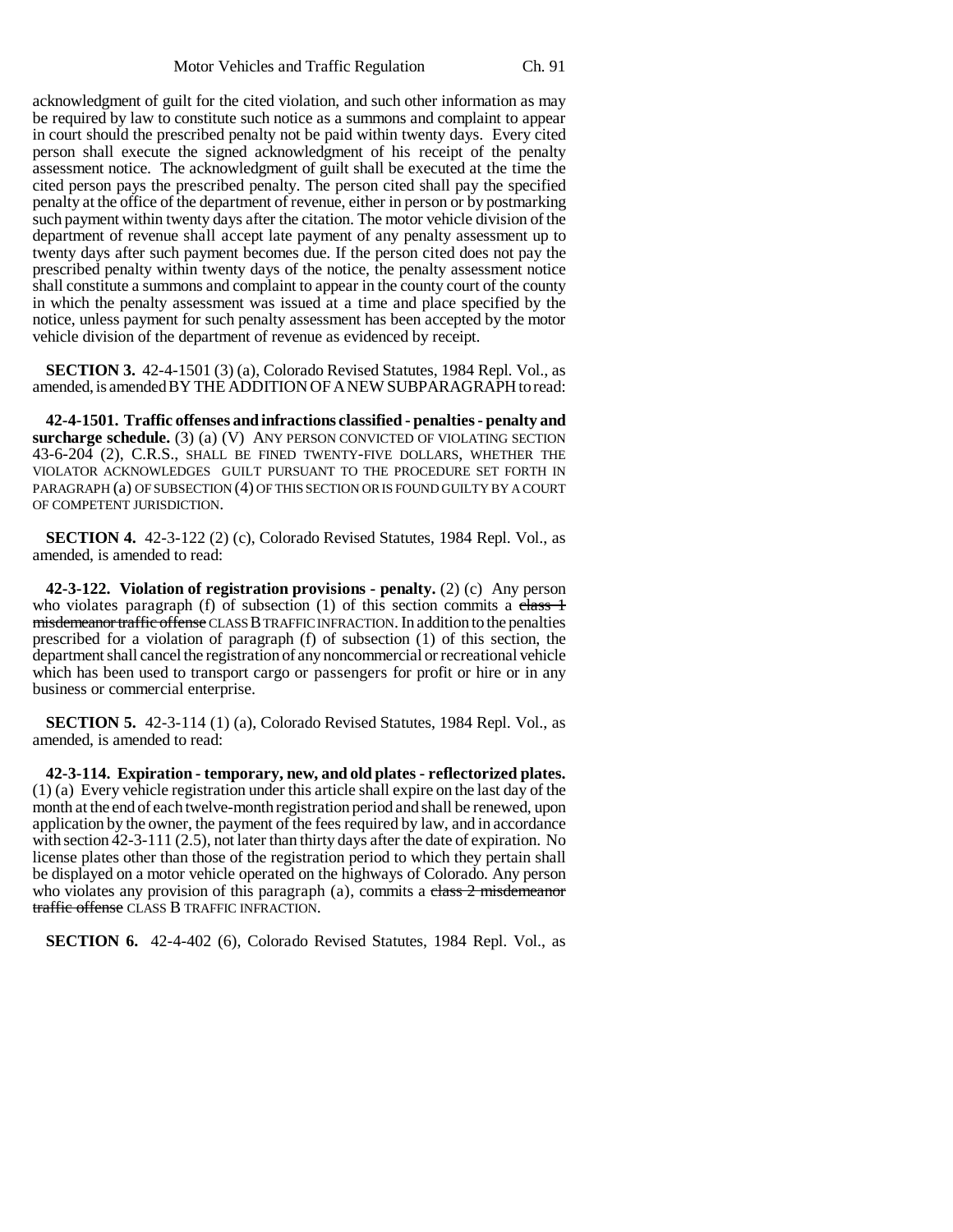Ch. 91 Motor Vehicles and Traffic Regulation

amended, is amended to read:

**42-4-402. Width of vehicles.** (6) Any person who violates any provision of this section commits a class 2 misdemeanor traffic offense CLASS B TRAFFIC INFRACTION.

**SECTION 7.** 42-4-403, Colorado Revised Statutes, 1984 Repl. Vol., as amended, is amended to read:

**42-4-403. Projecting loads on passenger vehicles.** No passenger-type vehicle, except a bicycle, shall be operated on any highway with any load carried thereon extending beyond the line of the fenders on the left side of such vehicle nor extending more than six inches beyond the line of the fenders on the right side thereof. Any person who violates any provision of this section commits a class 2 misdemeanor traffic offense CLASS B TRAFFIC INFRACTION.

**SECTION 8.** 42-4-404 (7), Colorado Revised Statutes, 1984 Repl. Vol., as amended, is amended to read:

**42-4-404. Height and length of vehicles.** (7) Any person who violates any provision of this section commits a class 2 misdemeanor traffic offense CLASS B TRAFFIC INFRACTION.

**SECTION 9.** 42-4-404.5, Colorado Revised Statutes, 1984 Repl. Vol., as amended, is amended BY THE ADDITION OF A NEW SUBSECTION to read:

**42-4-404.5. Longer vehicle combinations.** (5) ANY PERSON WHO VIOLATES ANY PROVISION OF THIS SECTION COMMITS A CLASS B INFRACTION.

**SECTION 10.** 42-4-405 (4), Colorado Revised Statutes, 1984 Repl. Vol., as amended, is amended to read:

**42-4-405. Trailers and towed vehicles.** (4) Any person who violates any provision of this section commits a class 2 misdemeanor traffic offense CLASS B TRAFFIC INFRACTION.

**SECTION 11.** 42-4-410 (8), Colorado Revised Statutes, 1984 Repl. Vol., as amended, is amended to read:

**42-4-410. Who may restrict right to use highways.** (8) Any person who violates any provision of this section commits a class 2 misdemeanor traffic offense CLASS B TRAFFIC INFRACTION.

**SECTION 12.** 42-4-411 (3), Colorado Revised Statutes, 1984 Repl. Vol., as amended, is amended to read:

**42-4-411. Liability for damage to highway.** (3) Any person who violates any provision of this section commits a class 2 misdemeanor traffic offense CLASS A TRAFFIC INFRACTION.

**SECTION 13.** 42-4-508, Colorado Revised Statutes, 1984 Repl. Vol., as amended, is amended to read: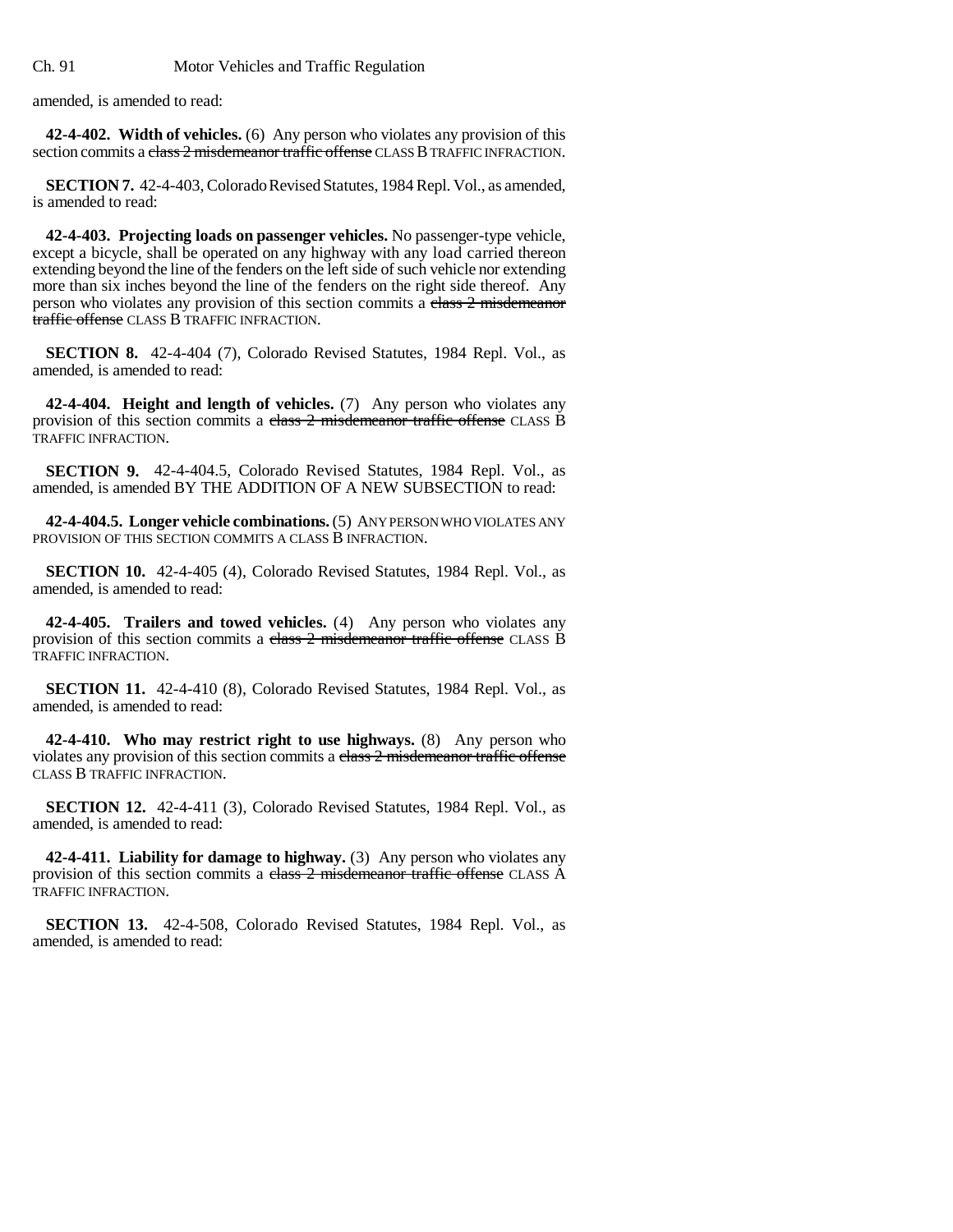**42-4-508. Interference with official devices.** No person shall, without lawful authority, attempt to or in fact alter, deface, injure, knock down, remove, or interfere with the effective operation of any official traffic control device or any railroad sign or signal or any inscription, shield, or insignia thereon or any other part thereof. Any person who violates any provision of this section commits a class 2 misdemeanor traffic offense CLASS B TRAFFIC INFRACTION.

**SECTION 14.** 42-4-605, Colorado Revised Statutes, 1984 Repl. Vol., as amended, is amended to read:

**42-4-605. Operation on approach of emergency vehicles.** Upon the immediate approach of an authorized emergency vehicle making use of audible or visual signals meeting the requirements of section 42-4-212 or 42-4-219, the driver of every other vehicle shall yield the right-of-way and where possible shall immediately clear the farthest left-hand lane lawfully available to through traffic and shall drive to a position parallel to, and as close as possible to, the right-hand edge or curb of a roadway clear of any intersection and shall stop and remain in that position until the authorized emergency vehicle has passed, except when otherwise directed by a police officer. Any person who violates any provision of this section commits a  $e\overline{\text{lass 2}}$ misdemeanor traffic offense CLASS A TRAFFIC INFRACTION.

**SECTION 15.** 42-4-608 (6), Colorado Revised Statutes, 1984 Repl. Vol., as amended, is amended to read:

**42-4-608. Certain vehicles must stop at railroad grade crossings.** (6) Any person who violates any provision of this section commits a class 2 misdemeanor traffic offense CLASS A TRAFFIC INFRACTION.

**SECTION 16.** 42-4-709 (1), Colorado Revised Statutes, 1984 Repl. Vol., as amended, is amended to read:

**42-4-709. Drivers and pedestrians to yield to handicapped person.** (1) Any pedestrian or any driver of a vehicle who approaches a person who has an obviously apparent handicap of blindness, deafness, or mobility impairment shall immediately come to a full stop and take such precautions before proceeding as are necessary to avoid an accident or injury to said person. A handicap shall be deemed to be obviously apparent if, by way of example and without limitation, the person is using a cane or crutches, is assisted by a guide dog, service dog, or hearing dog, is being assisted by another person, is in a wheelchair, or is walking with an obvious physical impairment. Any person who violates any provision of this section commits a class 2 misdemeanor traffic offense CLASS A TRAFFIC INFRACTION.

**SECTION 17.** 42-4-908 (4), Colorado Revised Statutes, 1984 Repl. Vol., as amended, is amended to read:

**42-4-908. Following too closely.** (4) Any person who violates any provision of subsection (1) of this section commits a class 2 misdemeanor traffic offense, and any person who violates any provision of subsection  $(2)$  or  $(3)$  of this section commits a class A traffic infraction.

**SECTION 18.** 42-4-911 (3), Colorado Revised Statutes, 1984 Repl. Vol., as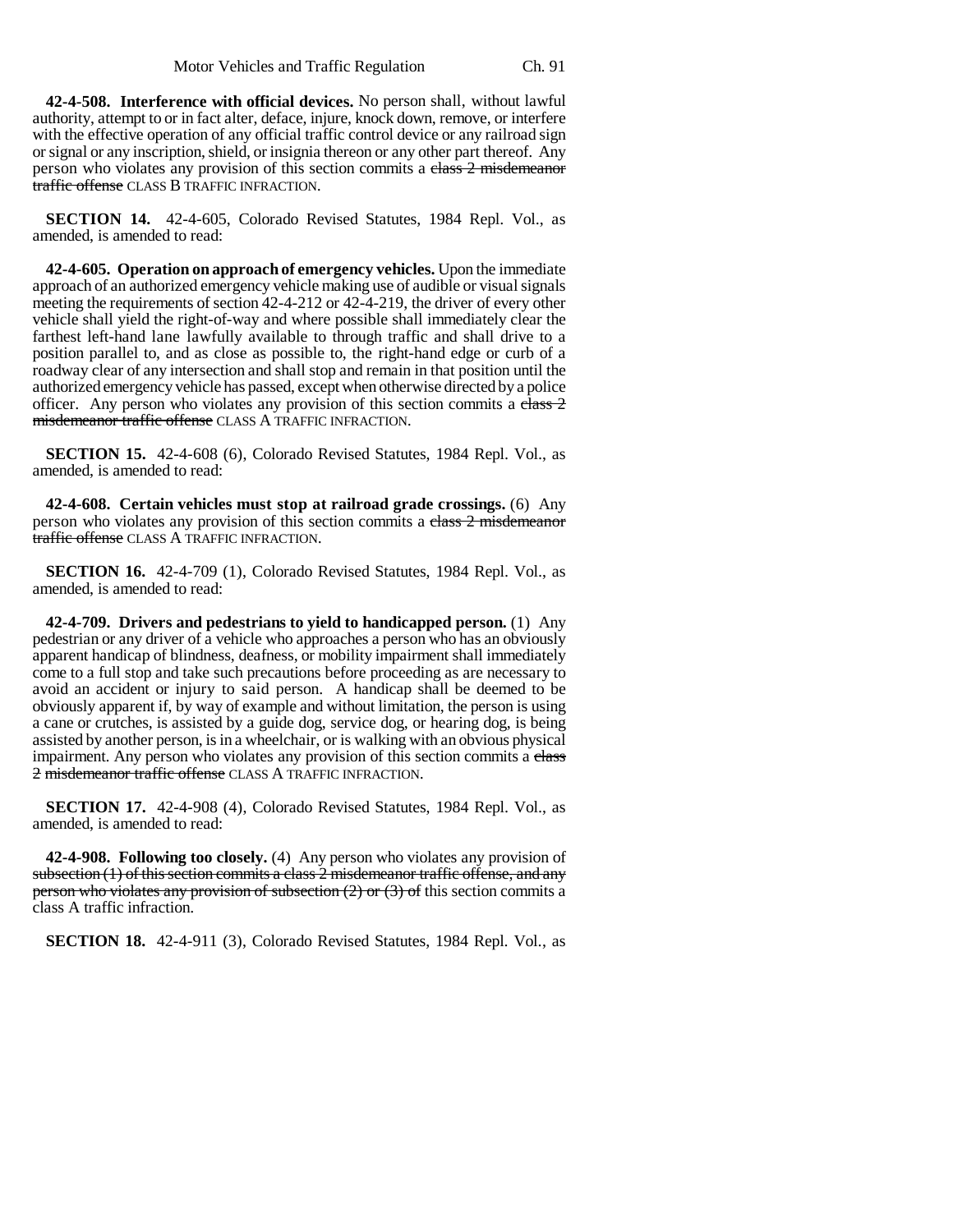amended, is amended to read:

**42-4-911. Use of runaway vehicle ramps.** (3) Any person who violates any provision of this section commits a class 2 misdemeanor traffic offense CLASS A TRAFFIC INFRACTION.

**SECTION 19.** 42-4-1210 (3), Colorado Revised Statutes, 1984 Repl. Vol., as amended, is amended to read:

**42-4-1210. Automobile air pollution control systems - tampering - operation of vehicle - penalty.** (3) Any person who violates any provision of this section commits a class 2 misdemeanor traffic offense CLASS A TRAFFIC INFRACTION. The department shall not assess any points under section 42-2-123 for a conviction pursuant to this section.

**SECTION 20.** 42-4-219 (1) and (2) (d), Colorado Revised Statutes, 1984 Repl. Vol., as amended, are amended to read:

**42-4-219. Volunteer firemen - volunteer ambulance attendants - special lights and alarm systems.** (1) All members of volunteer fire departments regularly attached to the fire departments organized within incorporated towns and cities and fire protection districts may have their private automobiles identified by red lights installed, two in number, in the front portion of said automobiles so that they can be readily seen by the public. Such lights may have a red glass lens with the word "Fire" across the face, and said word "Fire" shall be cast into the glass; or said automobiles may be equipped with a signal lamp or a combination of signal lamps capable of displaying flashing, oscillating, or rotating red or white lights, or a combination thereof, visible to the front and rear at five hundred feet in normal sunlight. Such signal lamp or combination of signal lamps may be mounted on the top of the automobile. Said automobiles may be equipped with audible signal systems such as sirens, whistles, or bells. Said lights, together with any signal systems authorized by this subsection (1), may be used only when a member of any such department is responding to or attending a fire alarm or other emergency. Neither such lights nor such signals shall be used for any other purpose than those set forth in this subsection (1). If used for any other purpose, such use shall constitute a violation of this subsection  $(1)$ , and the violator commits a class 3 misdemeanor and shall be punished as provided in section 18-1-106, C.R.S. CLASS B TRAFFIC INFRACTION.

(2) (d) The lights and signals shall not be used for any other purpose than the one set forth in this subsection  $(2)$ . If used for any other purpose, the violator is guilty of a class 3 misdemeanor and, upon conviction thereof, shall be punished as provided in section 18-1-106, C.R.S. COMMITS A CLASS B TRAFFIC INFRACTION.

**SECTION 21.** 42-4-1109 (4) and (5), Colorado Revised Statutes, 1984 Repl. Vol., as amended, are amended to read:

**42-4-1109. Parking privileges for the handicapped.** (4) Any person who is not a handicapped person and who exercises the privilege defined in subsection (3) of this section or who violates the provisions of subsection  $(3.7)$  of this section is guilty of a class 2 petty offense and, upon conviction thereof, shall be punished by a fine of fifty dollars COMMITS A CLASS B TRAFFIC INFRACTION. The penalty assessment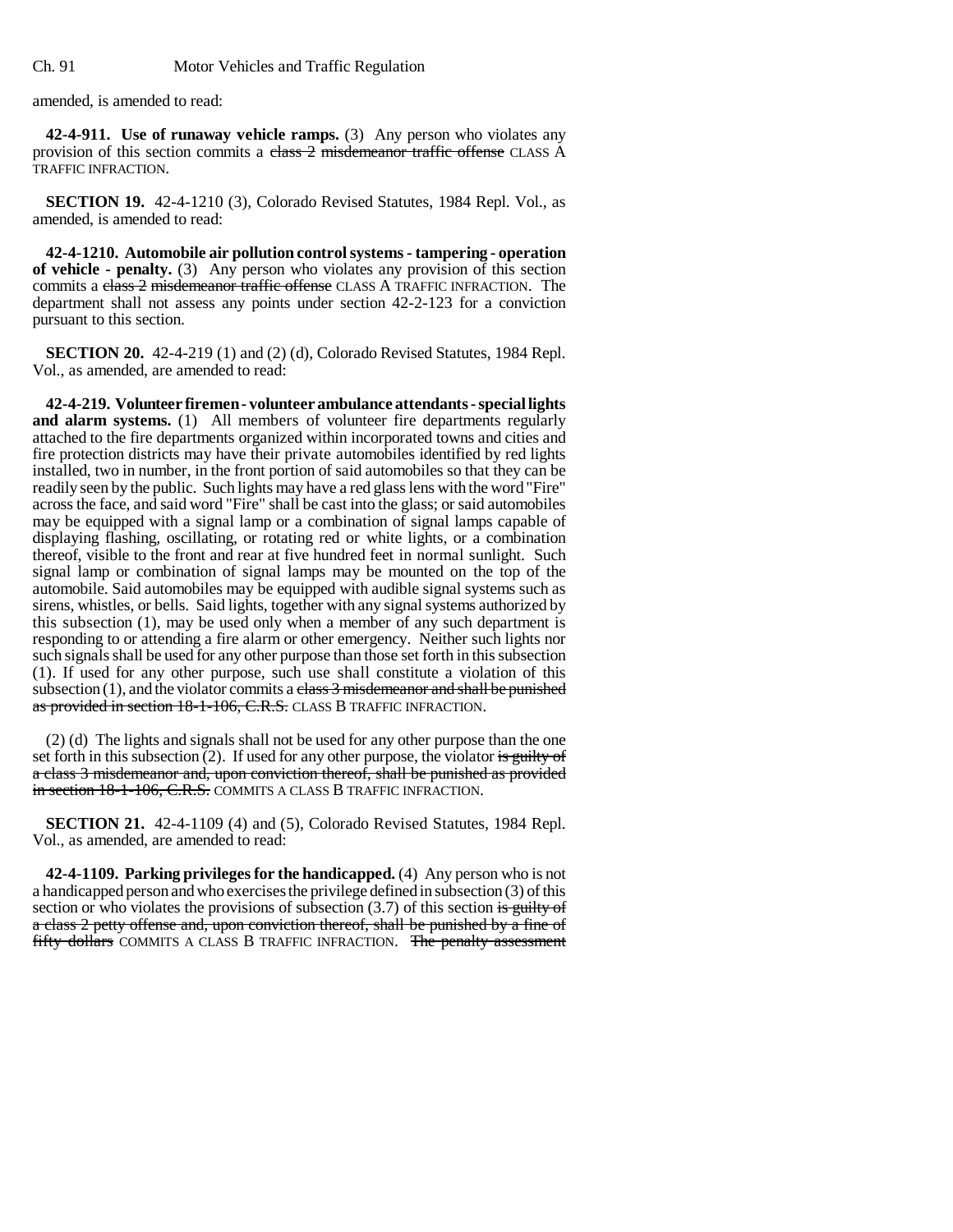procedure of section 16-2-201, C.R.S., is available for the payment of the fine imposed by this section.

(5) Any person who is not a handicapped person and who uses a license plate or placard issued to a handicapped person pursuant to subsection (2) of this section in order to receive the benefits or privileges available to a handicapped person under this section is guilty of a class 2 petty offense and, upon conviction thereof, shall be punished by a fine of up to fifty dollars COMMITS A CLASS B TRAFFIC INFRACTION.

**SECTION 22.** 42-4-1501 (3) (a) (I.1) (B), (3) (a) (I.1) (D), (3) (a) (I.1) (F), (3) (a) (I.1) (I), (3) (a) (I.1) (M), and (3) (a) (I.1) (N), Colorado Revised Statutes, 1984 Repl. Vol., as amended, are amended to read:

**42-4-1501. Traffic offenses and infractions classified - penalties - penalty and surcharge schedule.** (3) (a) (I.1) Except as provided in paragraph (c) of subsection (4) of this section, every person who is convicted of, who admits liability for, or against whom a judgment is entered for a violation of any provision of this title to which the provisions of paragraph (a) or (b) of subsection (4) of this section apply shall be fined or penalized, and have a surcharge levied thereon pursuant to section  $24-4.2-104$  (1) (b) (I), C.R.S., in accordance with the penalty and surcharge schedule set forth in sub-subparagraphs  $(A)$  to  $(P)$  of this subparagraph  $(I,1)$ ; or, if no penalty or surcharge is specified in the schedule, the penalty for a class A traffic infraction shall be ten dollars, the penalty for a class B traffic infraction shall be five dollars, and the surcharge shall be calculated pursuant to section  $24-4.2-104$  (1) (b) (I), C.R.S. These penalties and surcharges shall apply whether the defendant acknowledges his guilt or liability in accordance with the procedure set forth by paragraph (a) of subsection (4) of this section or is found guilty by a court of competent jurisdiction or has judgment entered against him by a county court magistrate. Penalties and surcharges for violating specific sections shall be as follows:

### **Section Violated Penalty Surcharge**

#### (B) **Registration and taxation violations:**

| $42 - 3 - 102$        | \$40.00 | \$3.00 |
|-----------------------|---------|--------|
| $42 - 3 - 113$        | 10.00   | 3.00   |
| $42 - 3 - 116$        | 50.00   | 3.00   |
| $42 - 3 - 122(1)(a)$  | 150.00  | 56.00  |
| 42-3-122 $(1)(c)$     | 25.00   | 3.00   |
| $42 - 3 - 122$ (1)(f) | 75.00   | 3.00   |
| $42 - 3 - 123$        | 20.00   | 3.00   |

#### (D) **Equipment violations:**

| 42-4-201       | \$35.00 | \$1.00 |
|----------------|---------|--------|
| $42 - 4 - 202$ | 40.00   | 1.00   |
| $42 - 4 - 203$ | 15.00   | 3.00   |
| $42 - 4 - 204$ | 15.00   | 1.00   |
| 42-4-205       | 15.00   | 1.00   |
| 42-4-206       | 10.00   | 1.00   |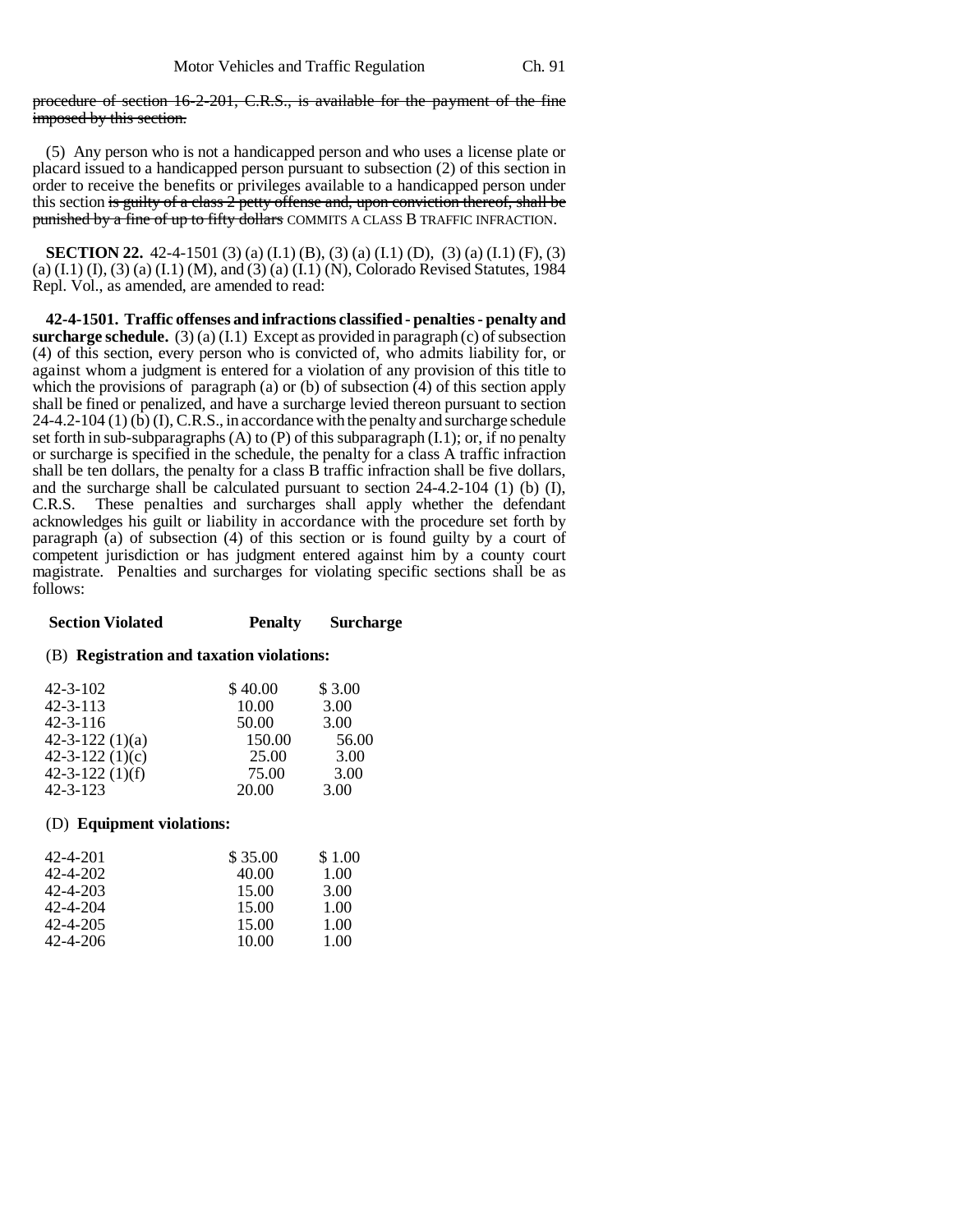| Motor Vehicles and Traffic Regulation  |                                                                                                                          |  |
|----------------------------------------|--------------------------------------------------------------------------------------------------------------------------|--|
| 15.00                                  | 1.00                                                                                                                     |  |
| 15.00                                  | 1.00                                                                                                                     |  |
|                                        | 1.00                                                                                                                     |  |
| 15.00                                  | 1.00                                                                                                                     |  |
| 10.00                                  | 1.00                                                                                                                     |  |
| 15.00                                  | 1.00                                                                                                                     |  |
| 15.00                                  | 1.00                                                                                                                     |  |
| 15.00                                  | 1.00                                                                                                                     |  |
| 10.00                                  | 1.00                                                                                                                     |  |
| 15.00                                  | 1.00                                                                                                                     |  |
| 10.00                                  | 1.00                                                                                                                     |  |
| 10.00                                  | 1.00                                                                                                                     |  |
| 15.00                                  | 1.00                                                                                                                     |  |
| 15.00                                  | 1.00                                                                                                                     |  |
| 15.00                                  | 1.00                                                                                                                     |  |
| 15.00                                  | 1.00                                                                                                                     |  |
| 15.00                                  | 1.00                                                                                                                     |  |
| 15.00                                  | 1.00                                                                                                                     |  |
| 10.00                                  | 1.00                                                                                                                     |  |
| 50.00                                  | 1.00                                                                                                                     |  |
|                                        | 1.00                                                                                                                     |  |
| 15.00                                  | 1.00                                                                                                                     |  |
| 15.00                                  | 1.00                                                                                                                     |  |
|                                        | 18.00                                                                                                                    |  |
| 15.00                                  | 1.00                                                                                                                     |  |
| 15.00                                  | 3.00                                                                                                                     |  |
| 100.00                                 | 37.00                                                                                                                    |  |
| 15.00                                  | 3.00                                                                                                                     |  |
| 50.00                                  | 18.00                                                                                                                    |  |
|                                        | 9.00                                                                                                                     |  |
|                                        | 1.00                                                                                                                     |  |
|                                        | 3.00                                                                                                                     |  |
|                                        | 3.00                                                                                                                     |  |
| (F) Size, weight, and load violations: |                                                                                                                          |  |
|                                        | 15.00<br>42-4-219 (1) OR $(2)$<br>42-4-225 (1), (2), (3), (6), or (7) 15.00<br>50.00<br>50.00<br>10.00<br>15.00<br>35.00 |  |

| 42-4-402            | \$75.00 | \$2.00 |
|---------------------|---------|--------|
| 42-4-403            | 20.00   | 2.00   |
| 42-4-404            | 75.00   | 2.00   |
| 42-4-404.5          | 75.00   | 2.00   |
| $42 - 4 - 405$      | 15.00   | 1.00   |
| 42-4-408            | 50.00   | 7.00   |
| 42-4-409 $(12)$ (a) | 35.00   | 3.00   |
| 42-4-410            | 20.00   | 3.00   |
| 42-4-411            | 85.00   | 2.00   |

# (I) **Pedestrian violations:**

| 42-4-701 | \$20.00 | \$1.00 |
|----------|---------|--------|
| 42-4-702 | 20.00   | 2.00   |
| 42-4-703 | 10.00   | 1.00   |